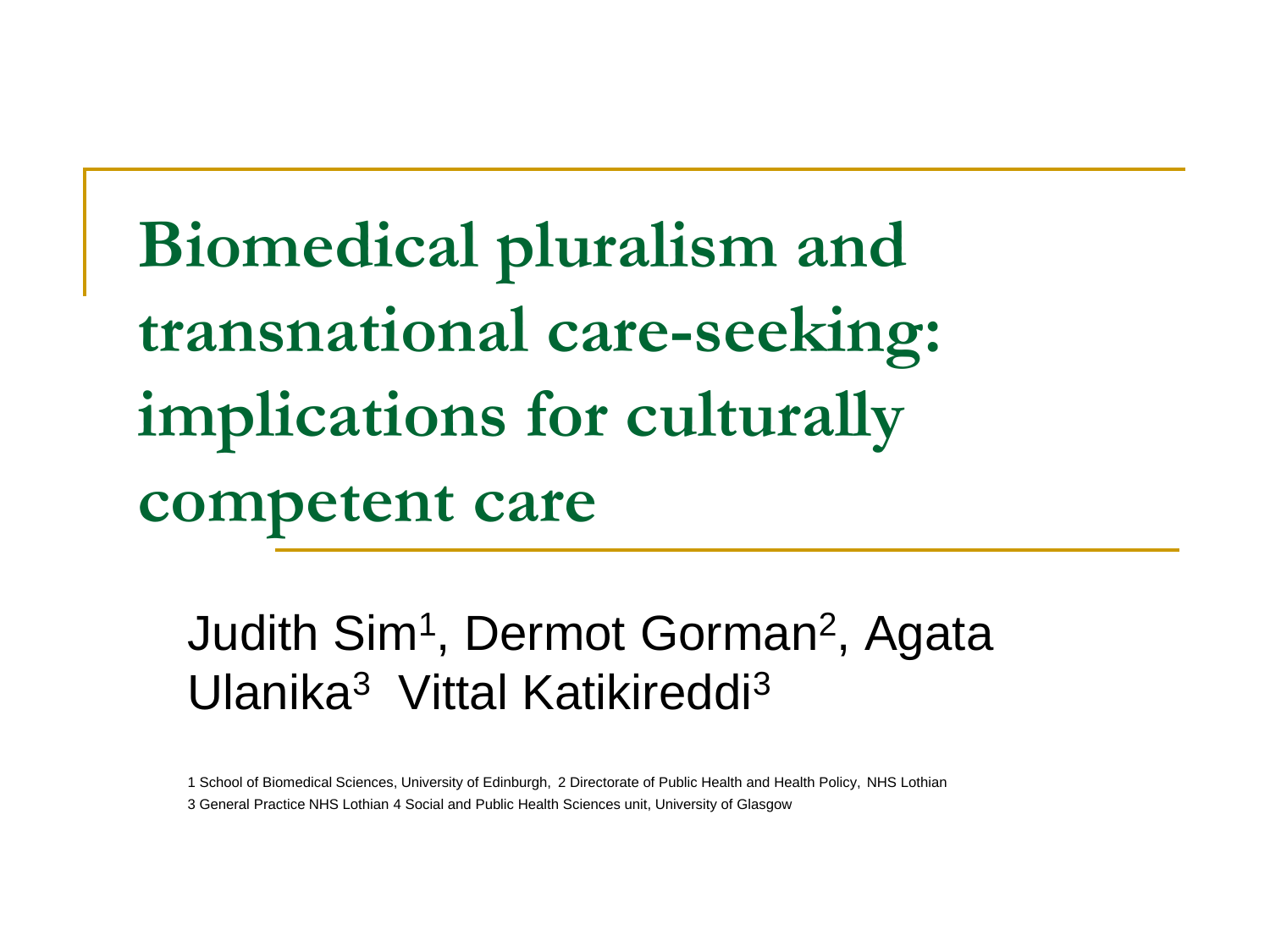# **Outline**

- **Background** 
	- Cultural competence and uncertainty
	- Migration from Poland to Scotland
	- Childbirth in Poland and Scotland
- **Transnational negotiation of pregnancy care between** Poland and Scotland.
- Transnationalism, biomedical pluralism and being culturally competent in practice: challenges to 'business as usual'.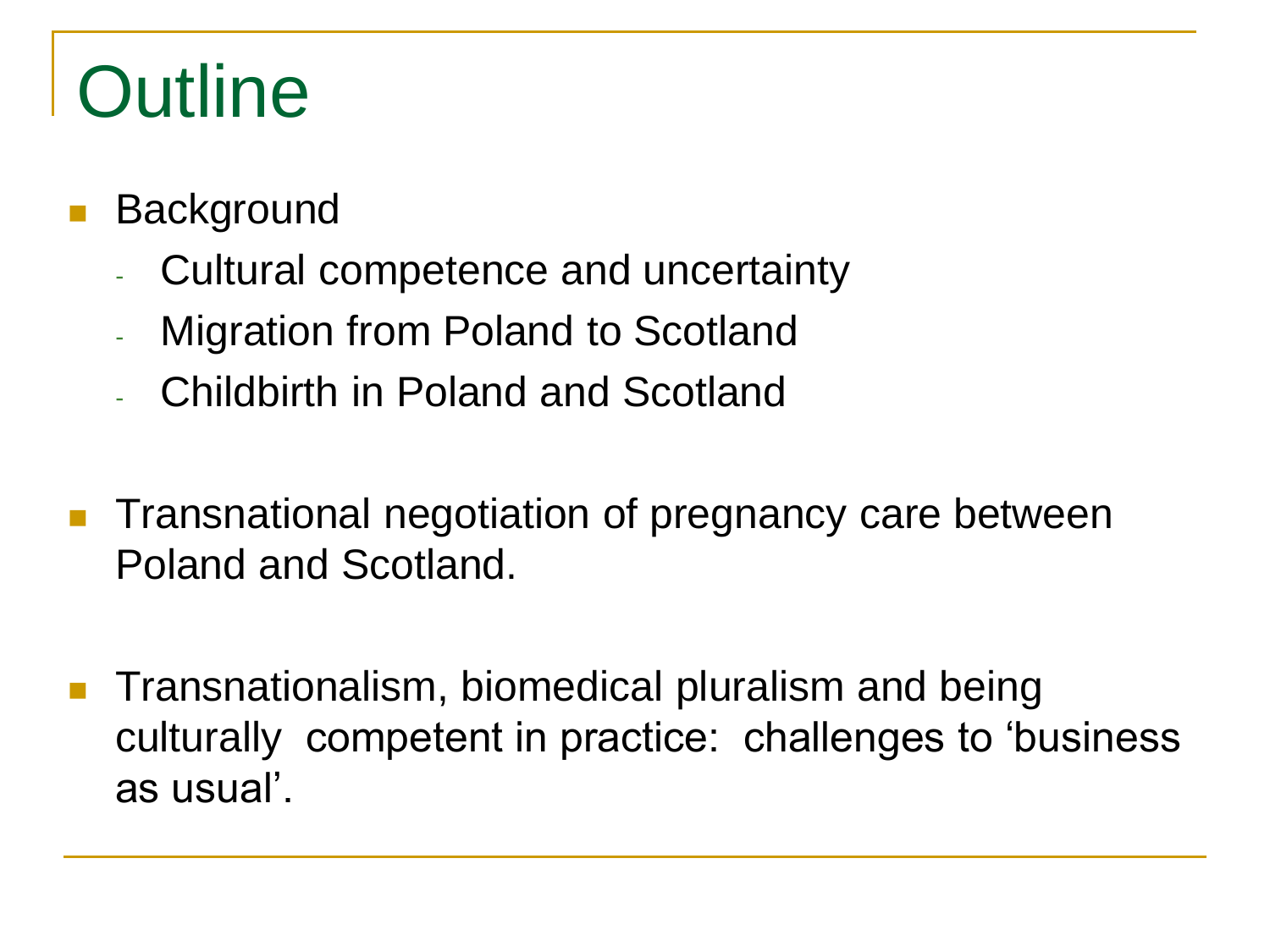# **Cultural competence**

.. acknowledges and incorporates—at all levels the importance of culture, assessment of crosscultural relations, vigilance toward the dynamics that result from cultural differences, expansion of

cultural knowledge, and

adaptation of services to

meet culturally unique

(Betancourt et al, 2003: 294)

needs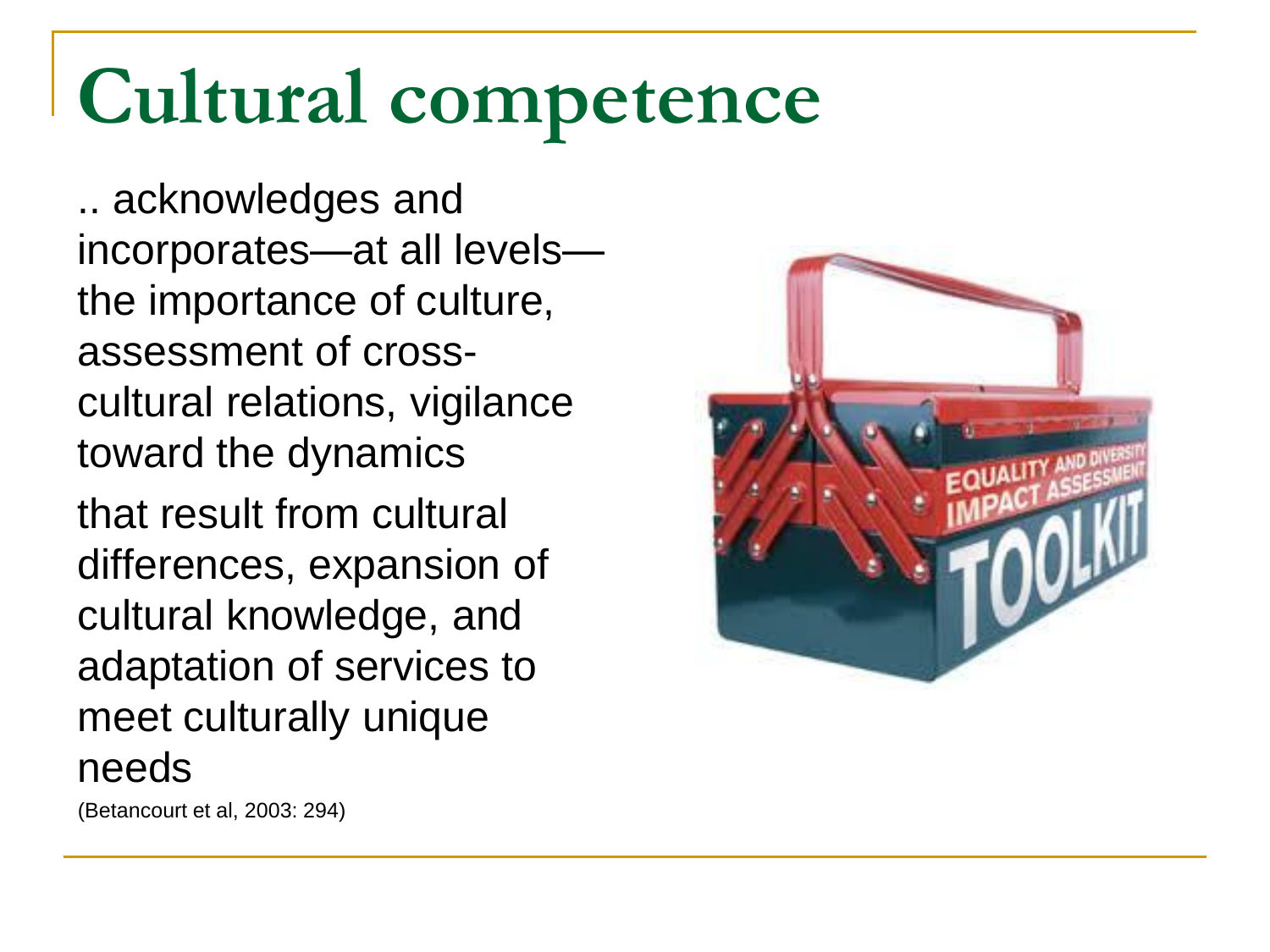# **CC in practice: Uncertainty and 'disempowerment'**

- Uncertainty arising not from naivety but from what [health workers] *do* know (Daniels and Schwartz, 2007)
- Concern about 'getting it wrong'/causing offence and emphasis on cultural knowledge which can be at odds With patients' worlds (Kai et al, 2007)
- **Routinisation, codification and sequestration replace** moral deliberation, flexibility and acknowledgement of uncertainty (Guneratnam, 2008)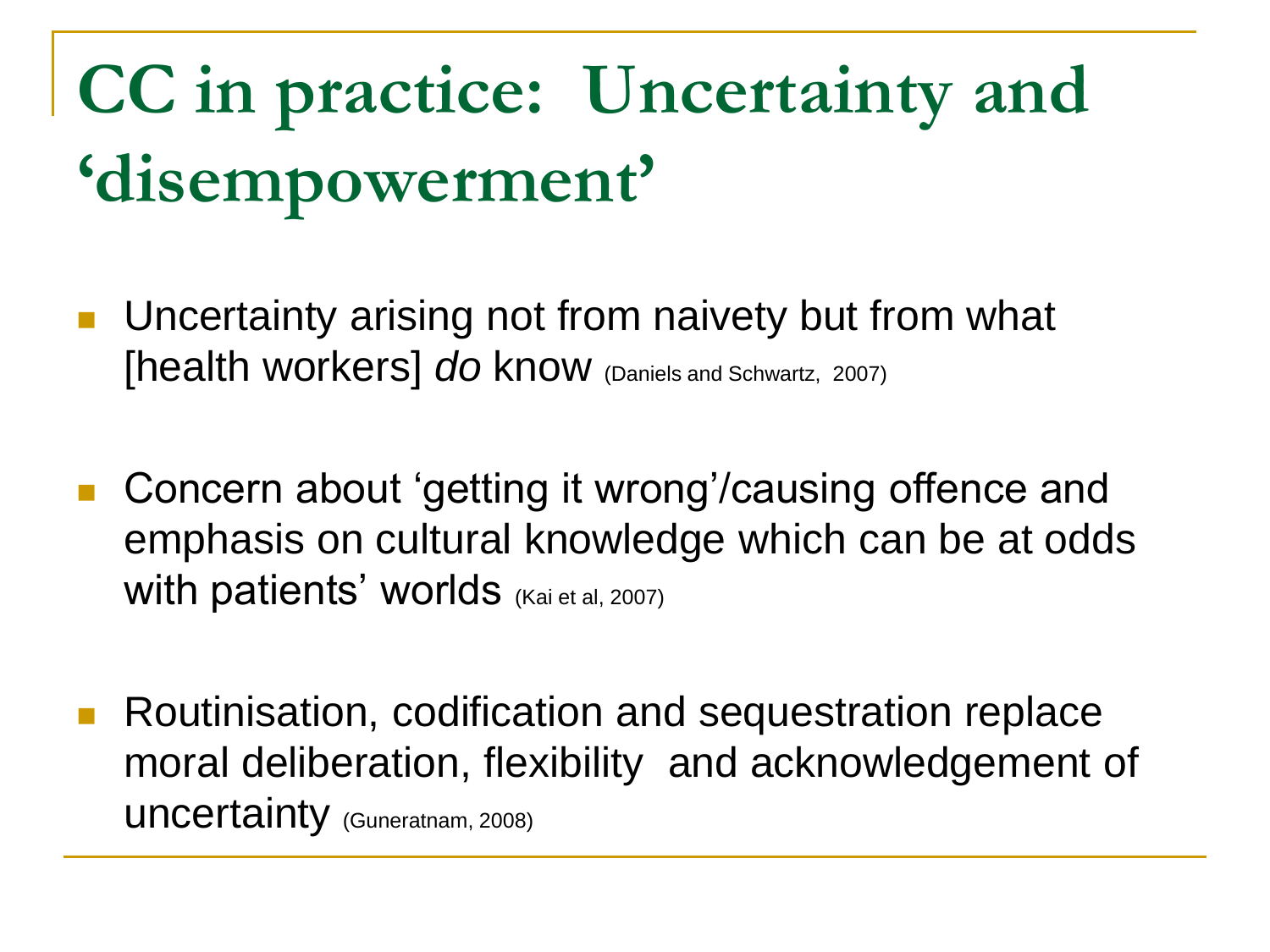### **The studies**

- **I.** In-depth interviews with 41 staff in maternity care on barriers and facilitators to cultural competence in everyday practice.
- Secondary analysis of Polish respondents' accounts (in Polish) of pregnancy care:
	- 5 participants 18-40 weeks of pregnancy interviewed in-depth as part of a study on H1N1 vaccination
	- □ 18 Polish participants in research on antenatal screening and diagnostic testing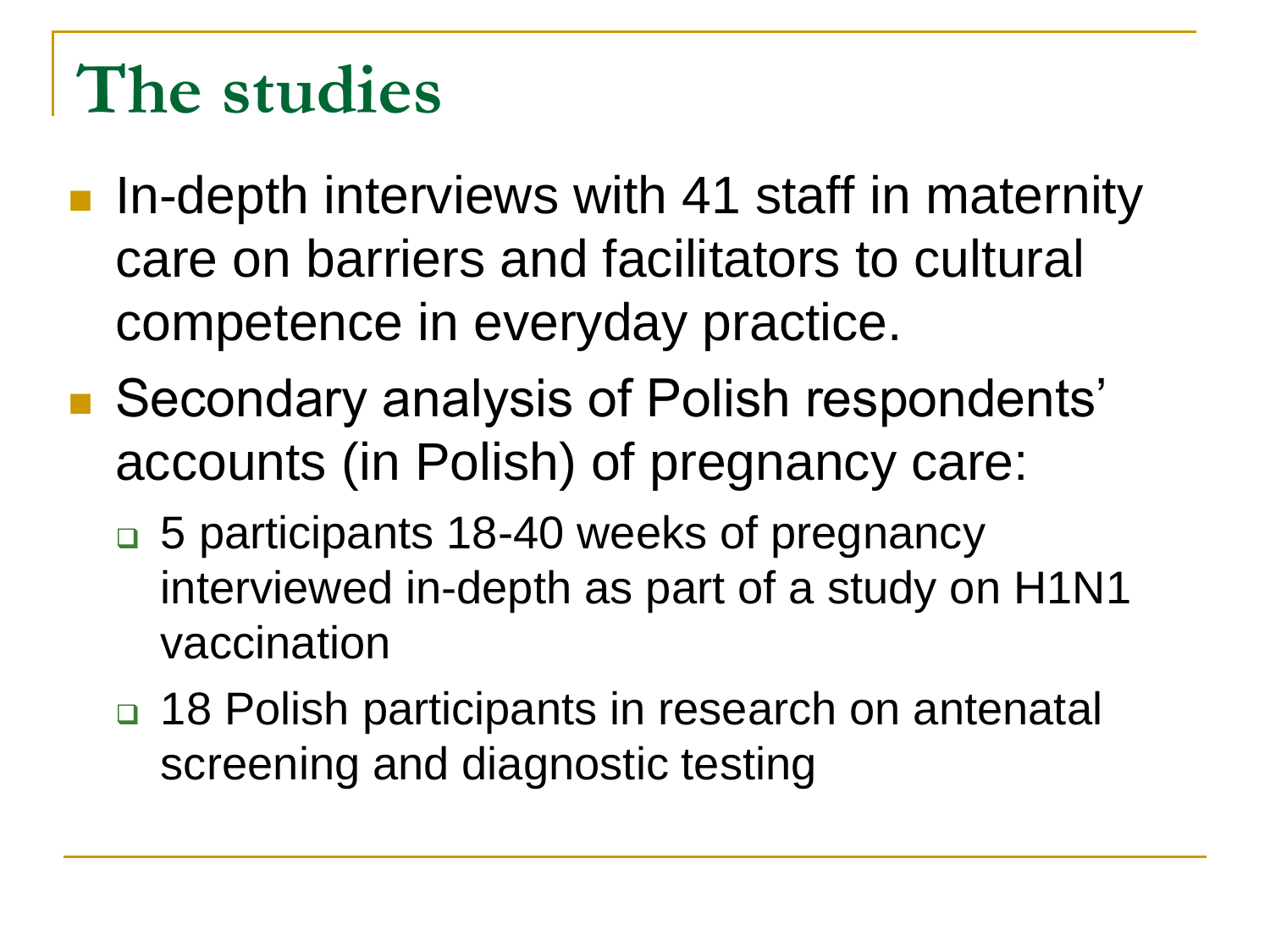# **Uncertainty and clinical**

# **expertise** Biomedicine becomes



- accessible through sensitivity to individuals' lifeworlds, cultural practices and socioeconomic positions/experiences.
- **Forms of knowledge and** expertise distributed across the lay/clinical divide in particular ways.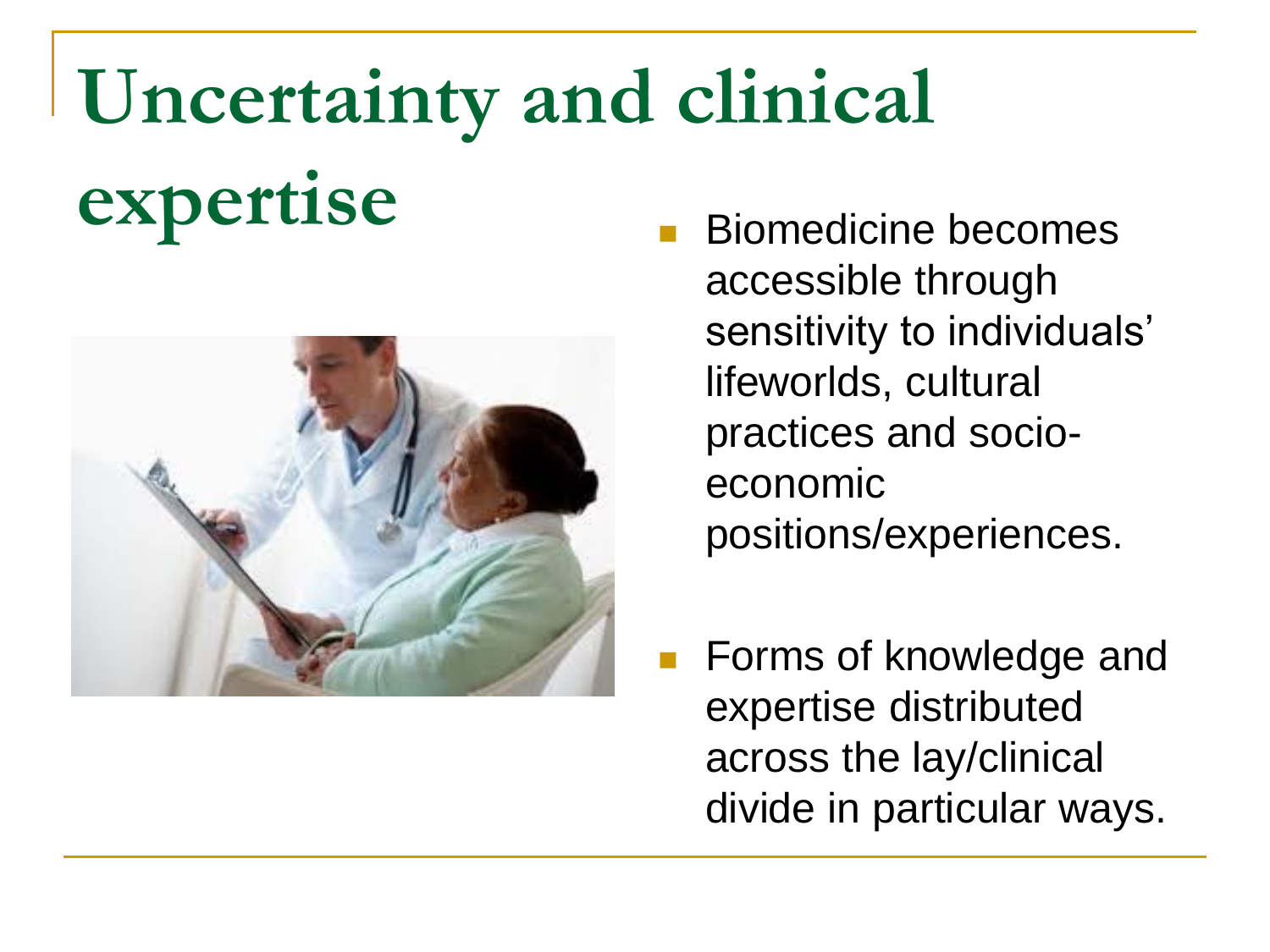'explanatory models ought to open clinicians to human communication and set their expert knowledge alongside (not over and above) the patient's own explanation and Viewpoint'. (Kleinman and Benson, 2006: 294)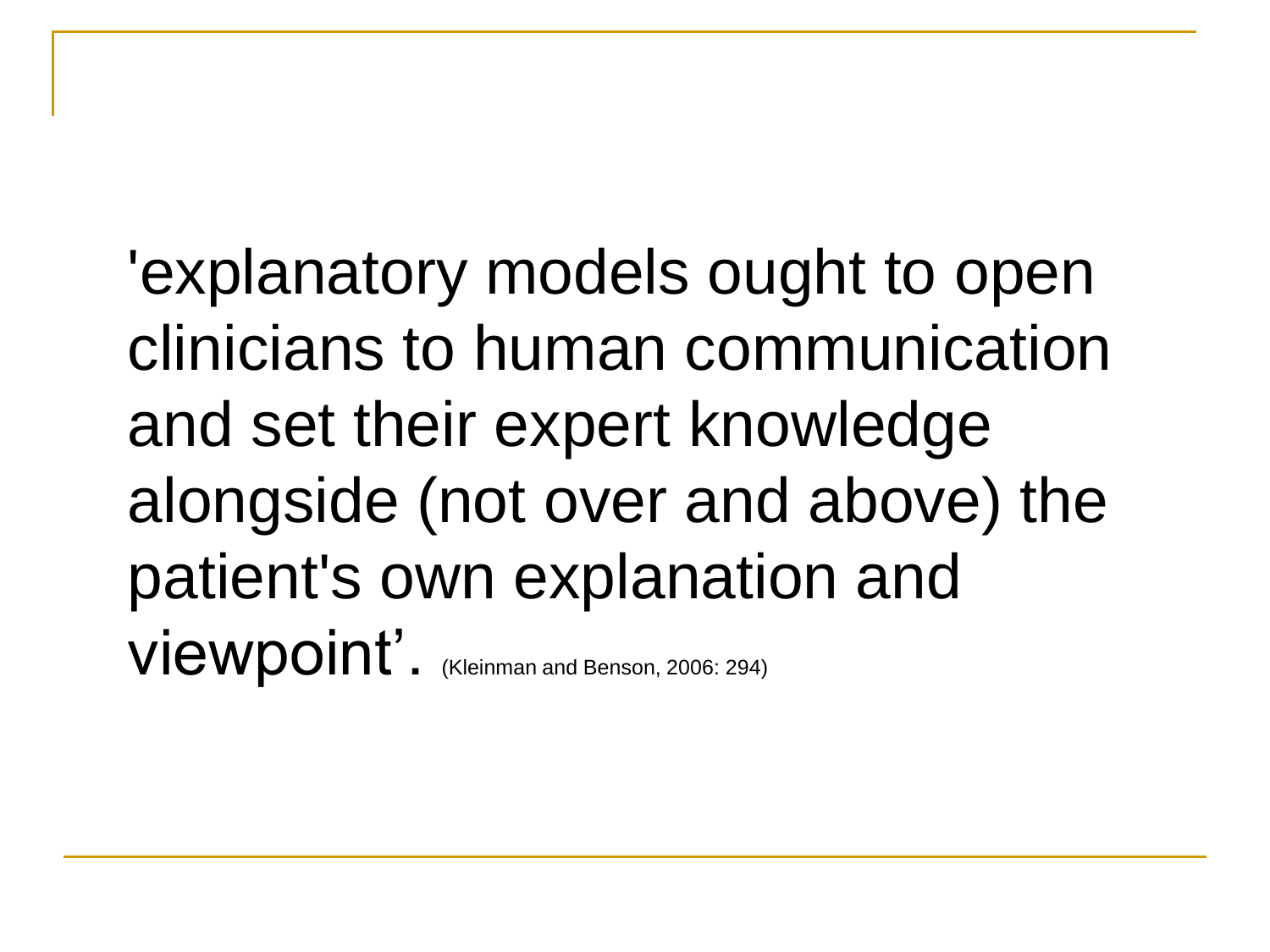# **Medical universalism and transnational care**

- Reflexivity encouraged through focus on medical practice as cultural (Kleinman and Benson, 2006)
- Emerges as a single, universal culture rather than diverse, locallyembedded forms of knowledge and practice (Van Hollen, 2003 Street, 2014).



 Increasing evidence of migrants' transnational use of biomedical care (Gideon, 2011; de Freitas , 2005)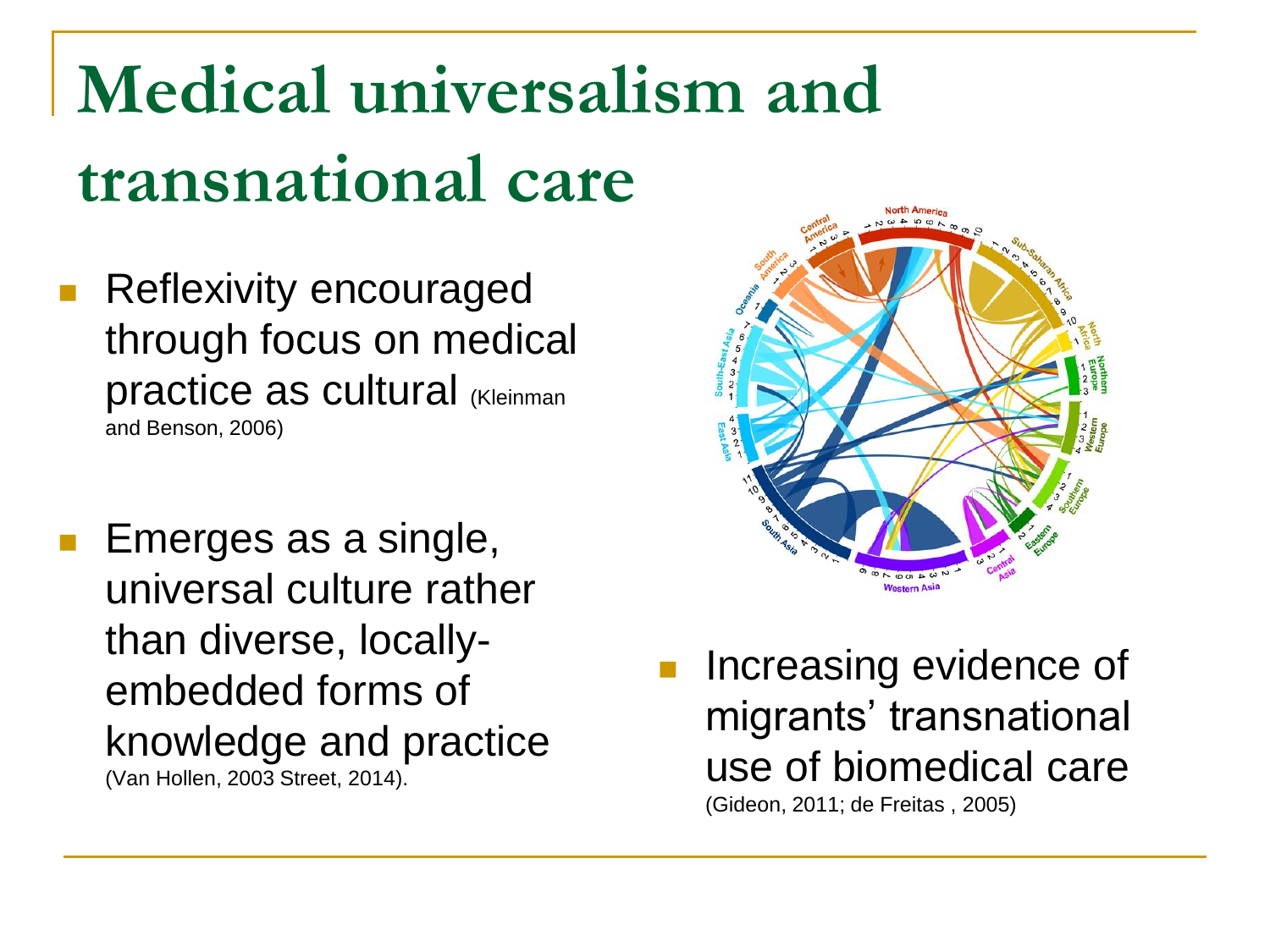# **Setting: Lothian, Scotland**

- **Population of around** a million.
- Around 9,000 annual births.
- 26% in Edinburgh and 19% in Lothian to women born outside UK or Ireland in 2013.

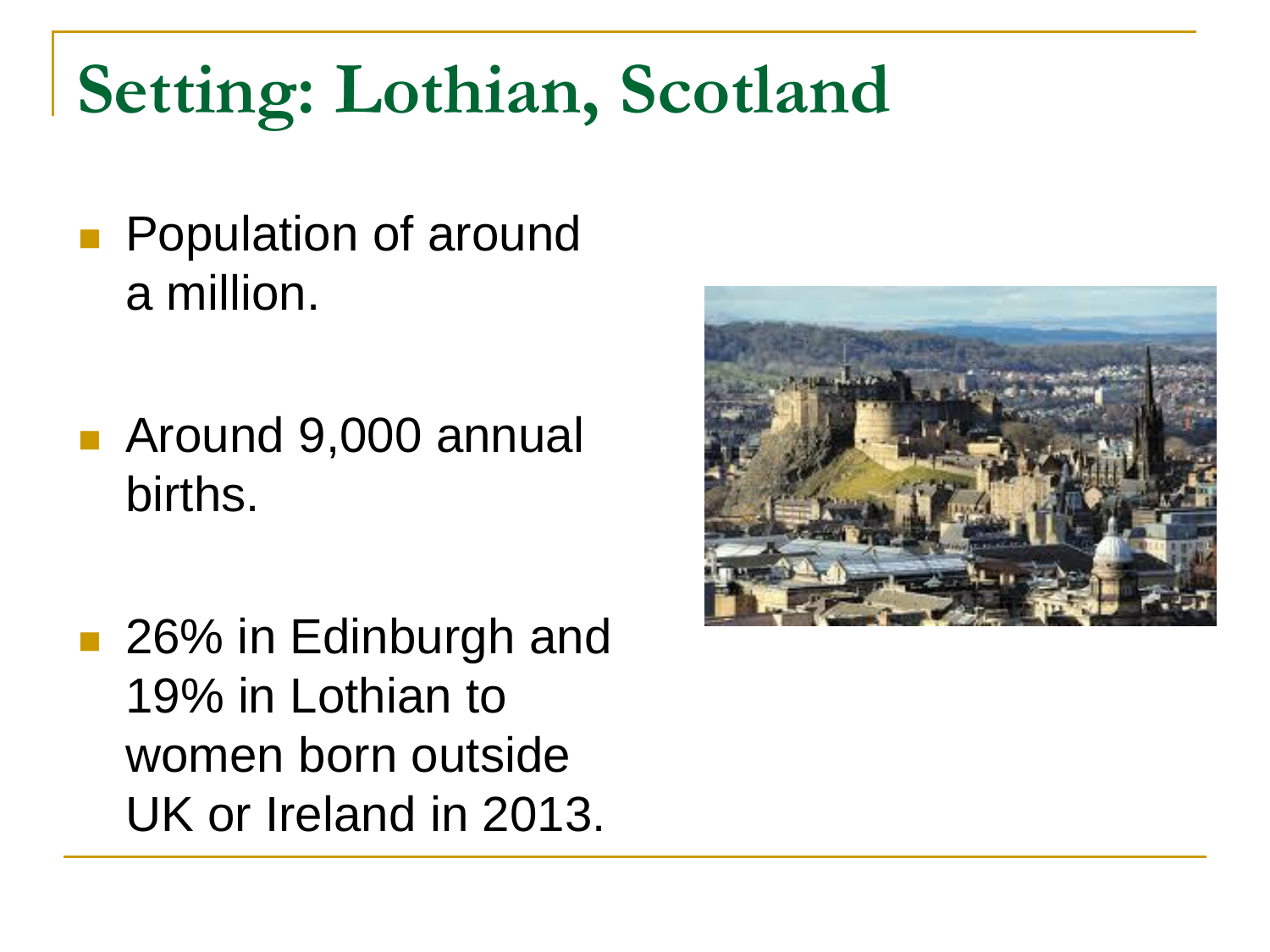### **Care in Scotland and Poland**

#### **Scotland**

- Emphasis on 'normality' and minimal intervention (but 27.8% cs rate)
- Midwives are the experts in 'normal' pregnancy and lead the journey through pregnancy
- Little private care
- Critical voices focus on choice and 'woman-centredness'

#### **Poland**

- More medicalised (33% cs rate)
- Gynaecologists/ obstetricians lead pregnancy care: insurance based system with significant use of private care
- Critical voices focus on dignity in childbirth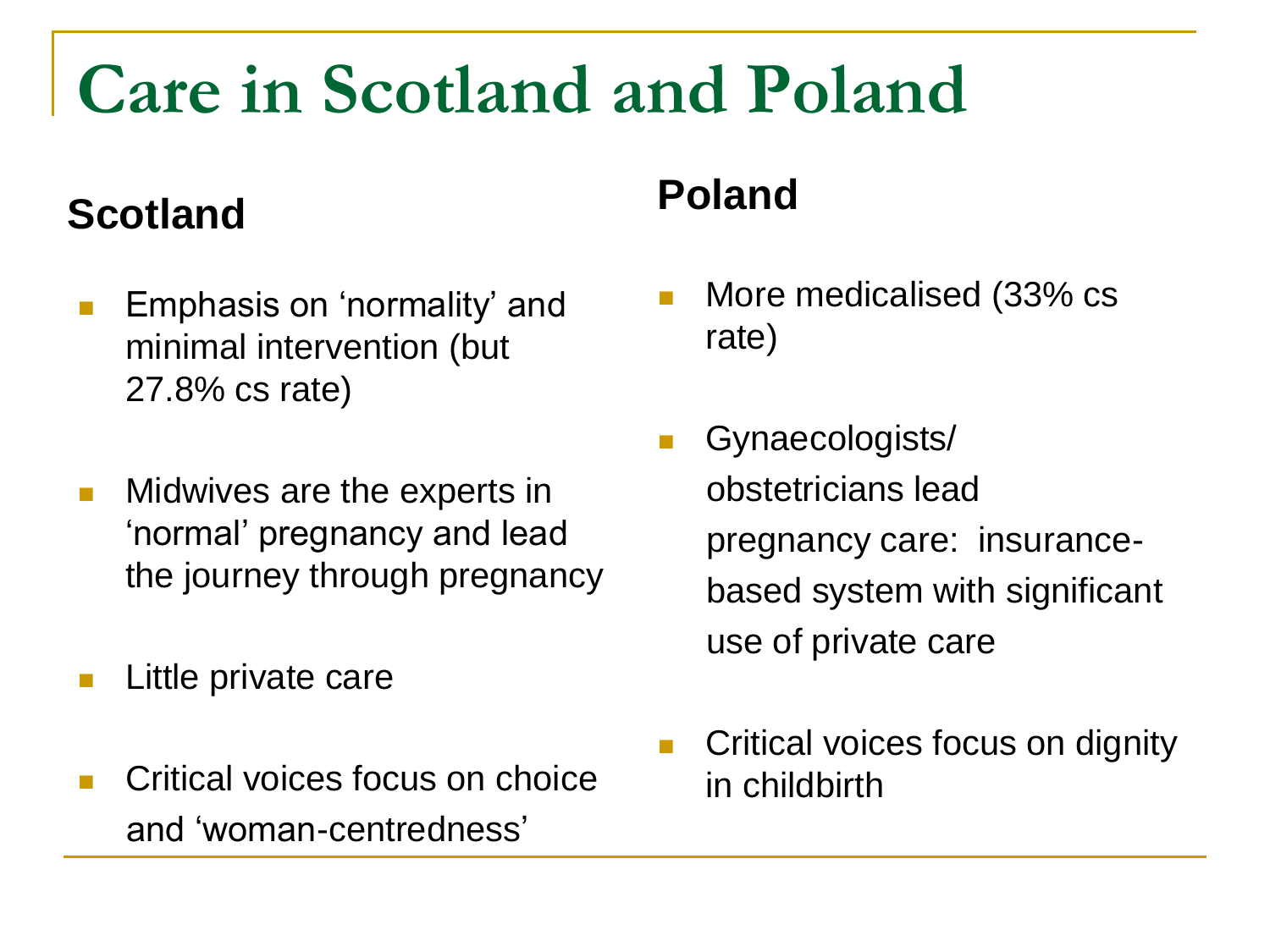# **Polish respondents' perspectives**

- Difference between 'home' and 'here' articulated through contrasts in the technologies for identifying pregnancyrelated risk and the relations of care in which they were embedded.
- Antenatal care distrusted more than intrapartum care.
- Most accounts were ambivalent and dynamic.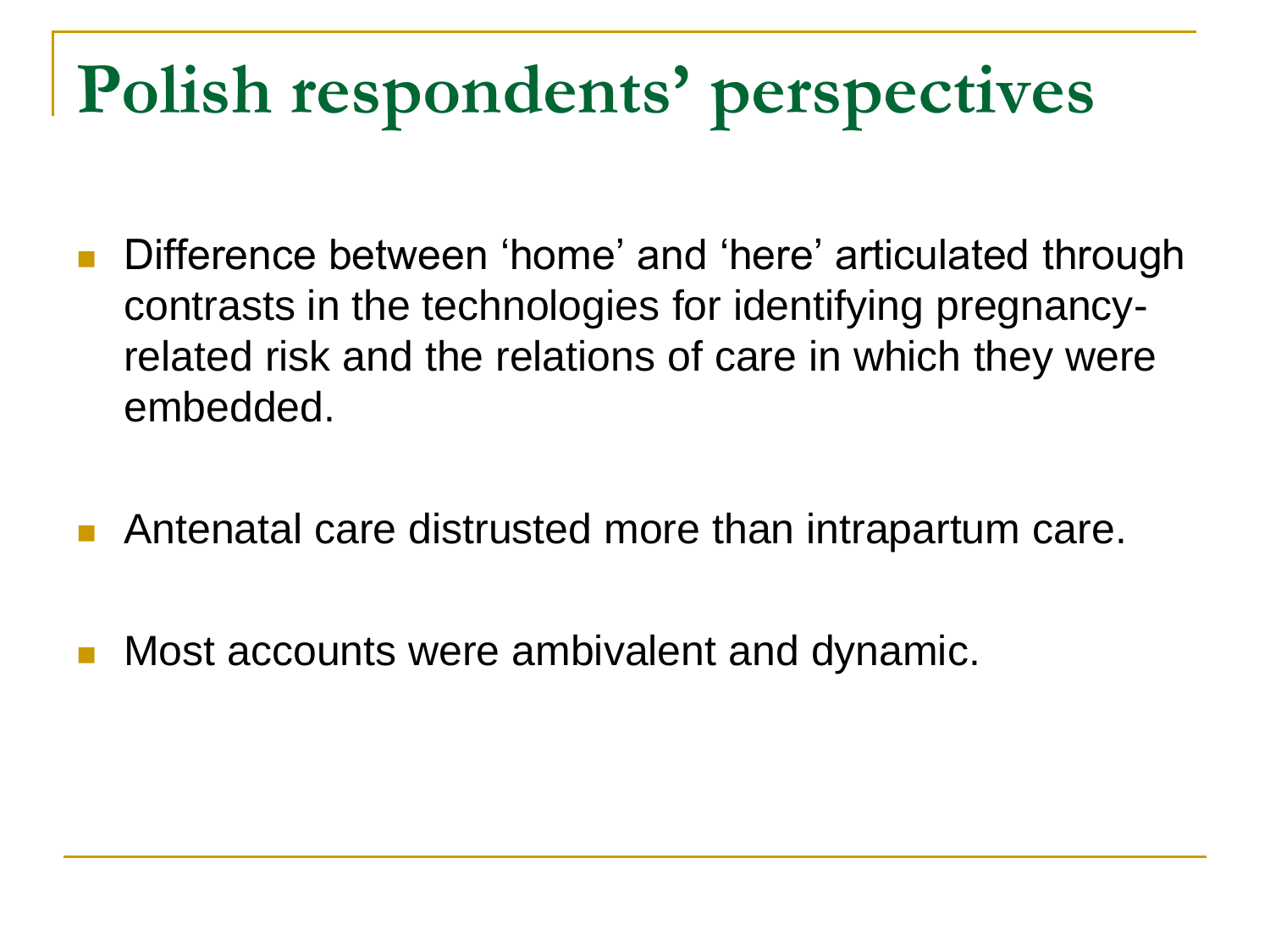# **Unfamiliar Division of expertise**

*From the beginning I was sceptical about the whole thing when I found out that my pregnancy would be led by a midwife and not a doctor .. Now I know that the midwives are competent, but at the start I was sceptical …I thought they*  didn't entirely know what they were doing. I didn't know what she knew or what *she didn't know. Would she have to refer me to a doctor or not? It was a bit messy at the time.. in reality I just didn't know what to expect and what she expected of me.*

Polish respondent 5

■ Social as well as medical risks detected in Scotland: *'just chat'; 'it was social not medical'*

#### **Less 'known' by Scottish than Polish** professionals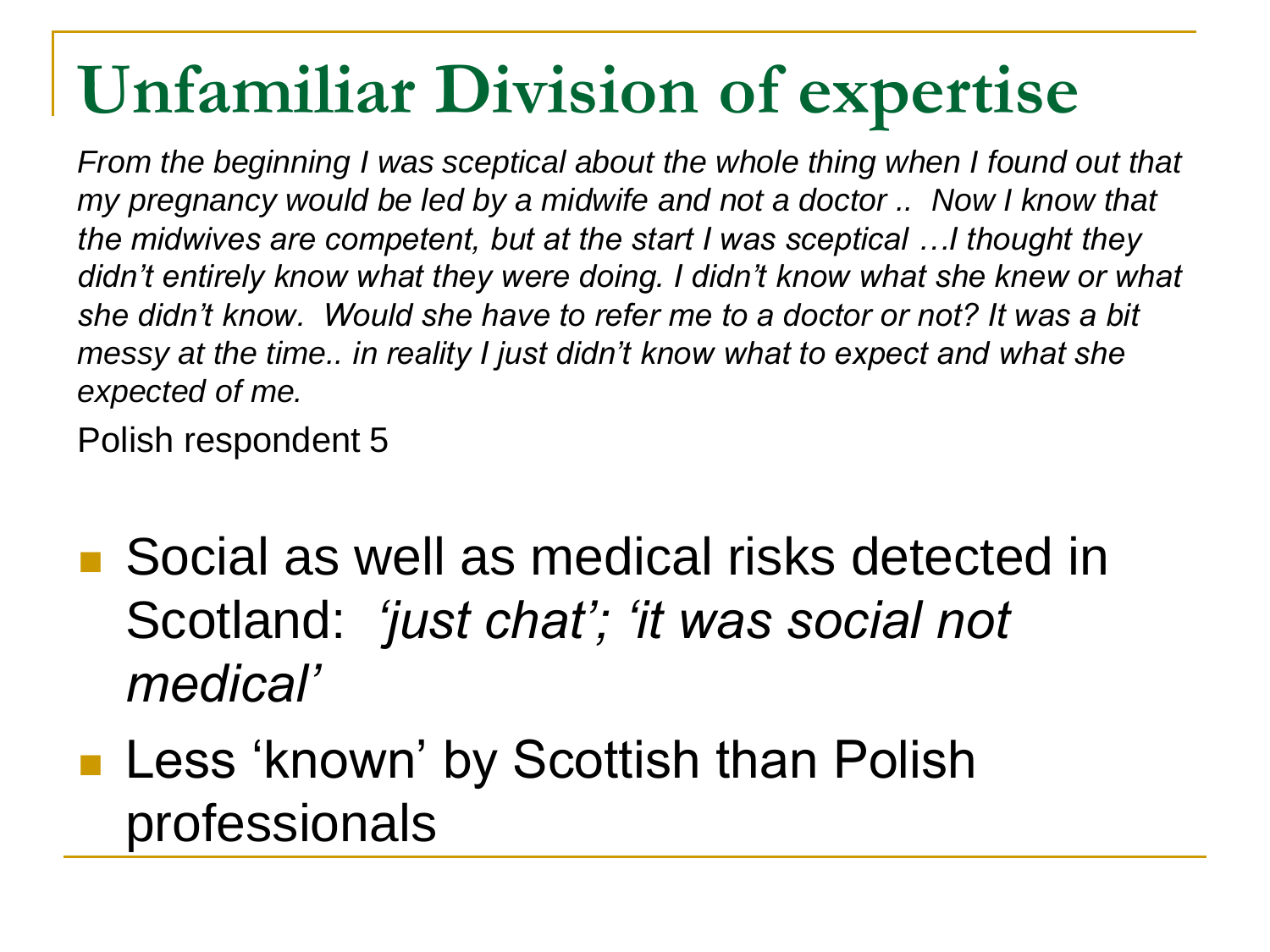### **Pregnancy and modernity**

*I was pregnant for the first time and [having her abdomen measured*  with a tape measure] was a shock for me. Later I talked about it with a *doctor in Poland and he opened his eyes wide and said 'is this going back to medieval times or something?*  Polish respondent 3

 Many women perceived the Scottish system to be depriving them of the technological resources to identify risk and ensure safe outcomes for themselves and their babies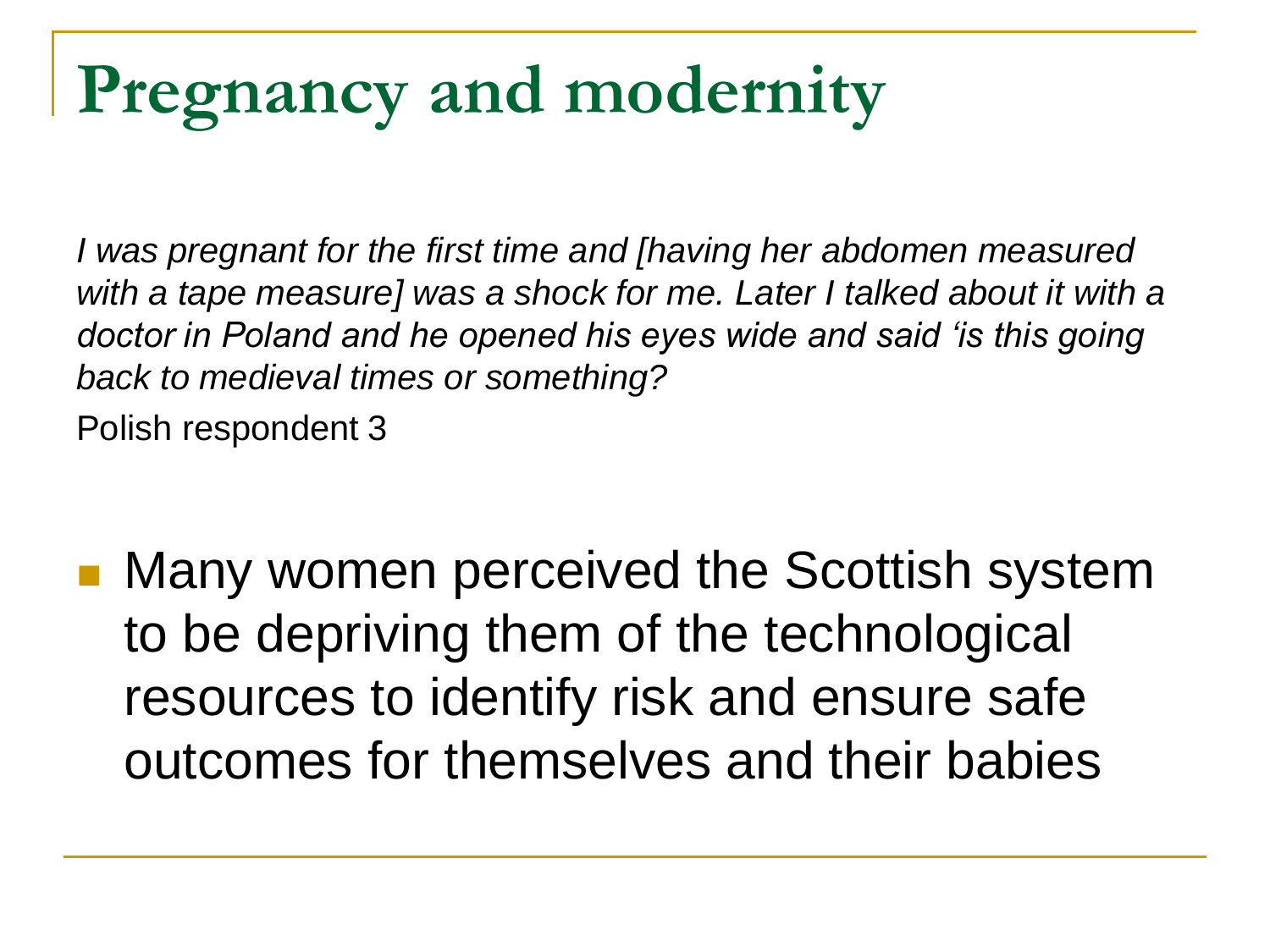### **Contrasting assessment of risk**

*We had a lady who'd had some miscarriages previously in Poland. She was having abdominal pains at thirteen weeks. ..and phoned me up and said could she have this medicine that her Polish doctor would prescribe for her and I already actually knew about it from a previous girl and had said "No because it wasn't one that's been sanctioned in this country". So she wasnae very happy … she took a flight to Poland and got the medicine out there.*

(Community midwife 3)

- Early pregnancy considered 'disposable' in Scotland.
- Contrasting indications for c-sections.
- **Resistance to** instrumental deliveries.
- But intra-partum care generally appreciated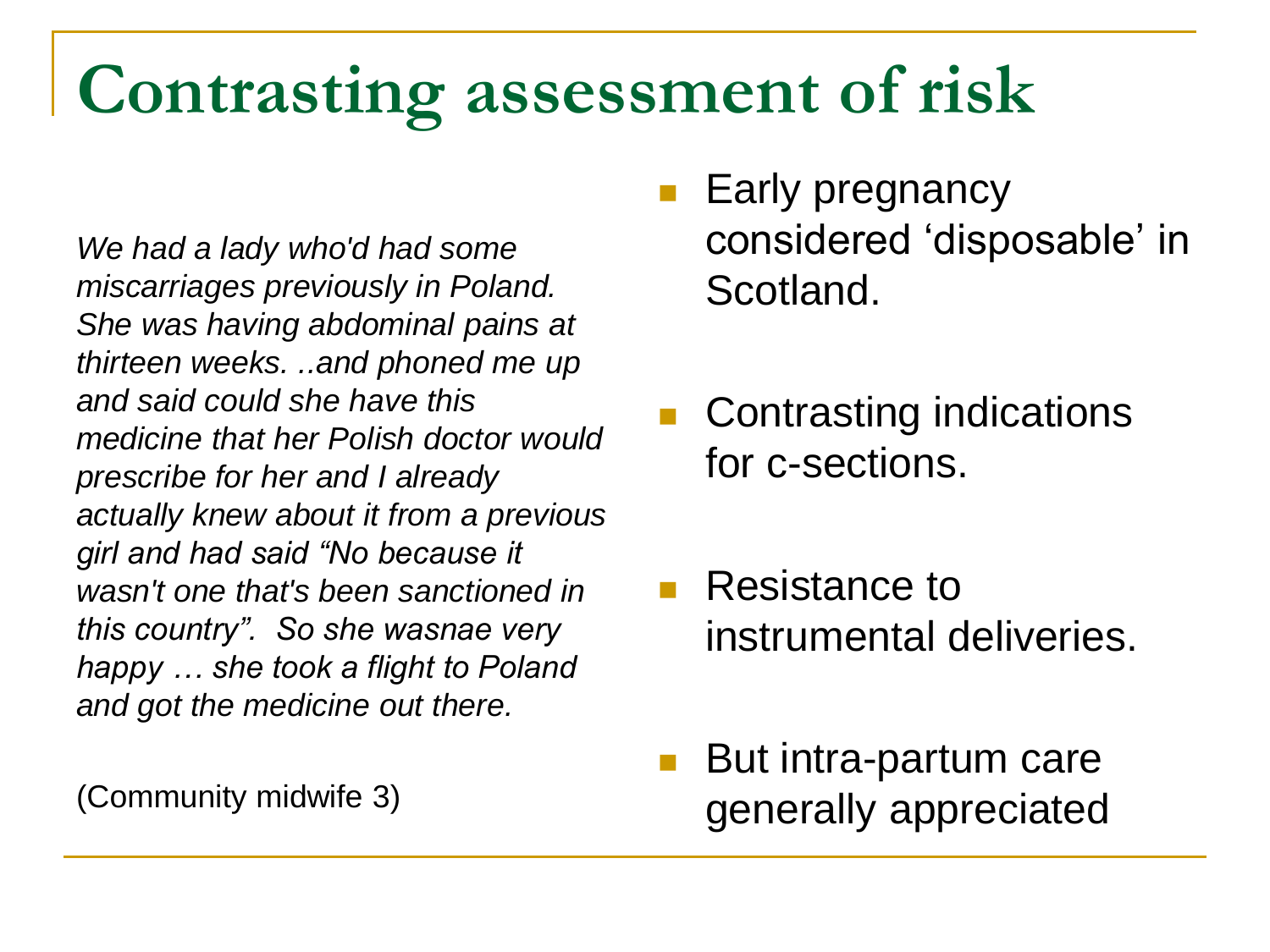### **Widespread use of Polish care**

- Visits, phone calls and Skype, transport of medicines.
- Sometimes silently alongside and sometimes actively brought into negotiation with Scottish health workers.

*I think that many women, Poles .. travel to their own doctor who looked after them during the period before their pregnancy, to boast that they are pregnant and to have tests done .. but here there aren't these tests .. and it was something that I needed, something I expected, that's my pregnancy.*  Polish Respondent 6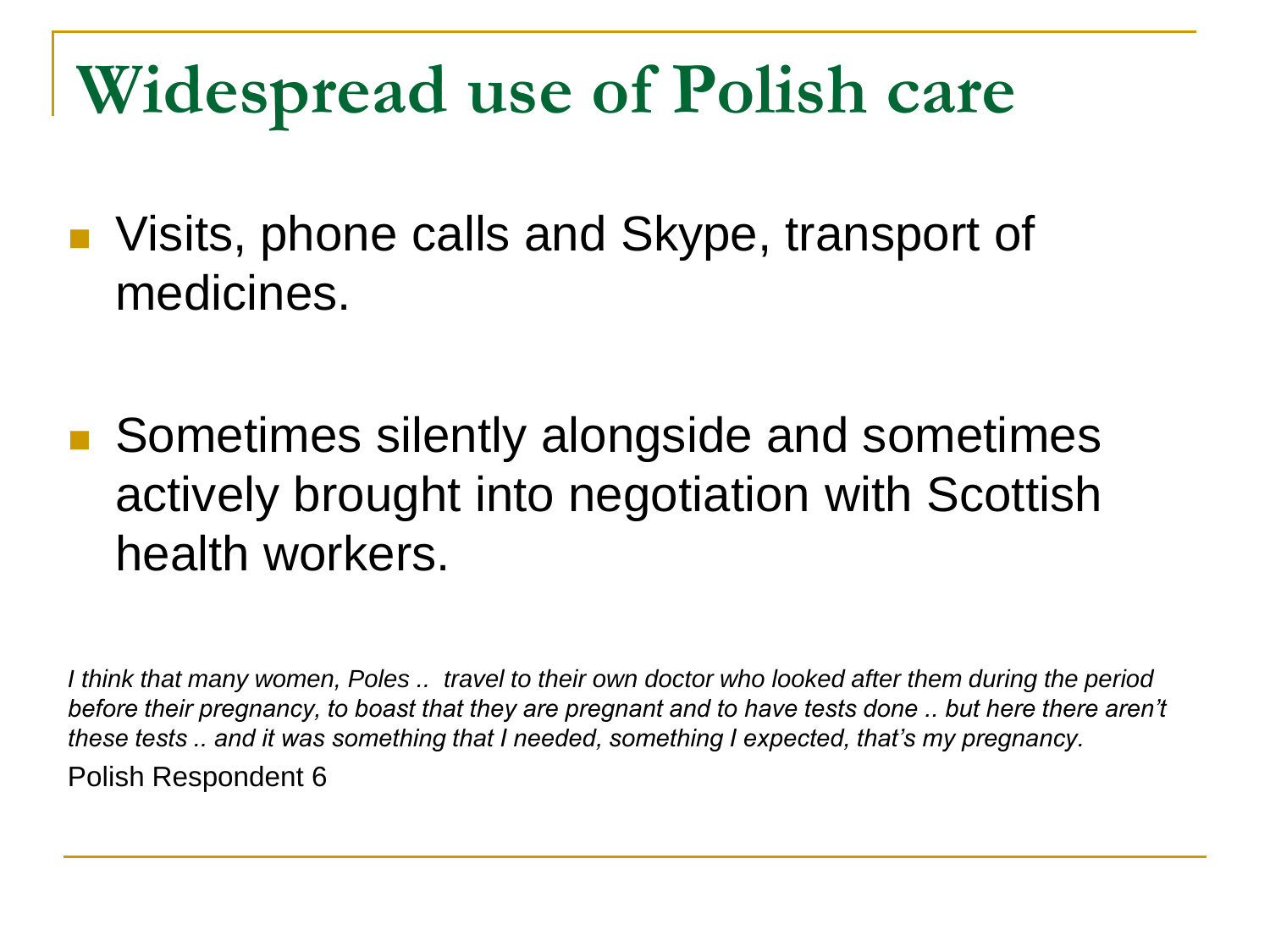### **Being culturally competent**

- Not so much sensitivity to lay cultures as 'winning over' women from one biomedical system to another.
- 'Cultural difference' or 'outdated medicine'?
	- '*it's a cultural difference if you like*'
	- '*We don't do that here and we've got all the evidence to back it up*'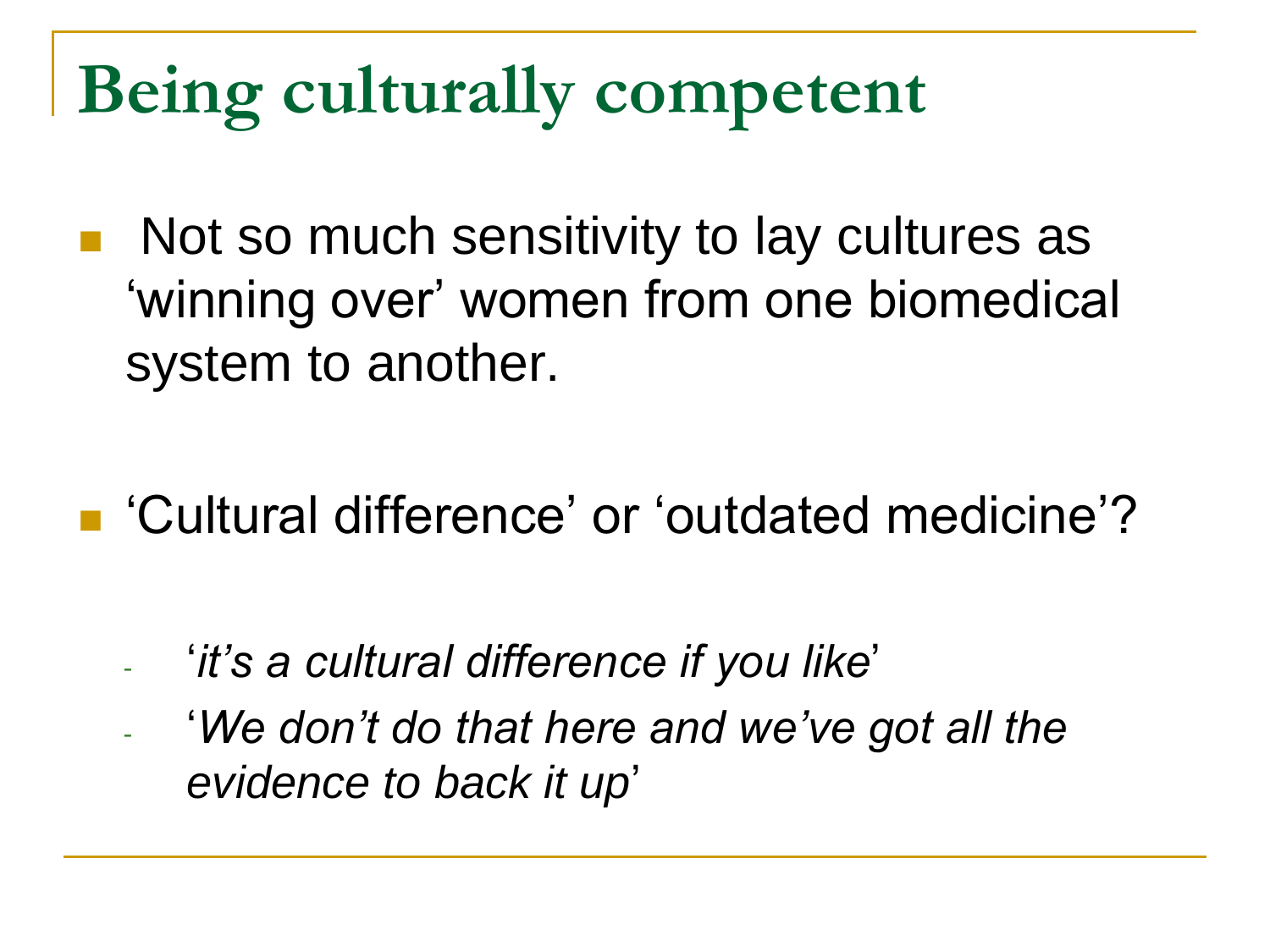*I had a Polish woman who was fully dilated and refused to have a forceps, and the head was really well down. She absolutely would not have a forceps or a ventouse [suction] and she had a full dilatation general anaesthetic section that she didn't need because she just flatly refused. She had never told anybody antenatally that she wouldn't have a forceps. And then in fact the section proved to be quite difficult as you would expect because we had to reach down quite far for the head*

*Actually she was fine. She was very well. She didn't run into any difficulties. So it was quite difficult because you were* [hesitates, choosing the right word] *"annoyed with her" is the wrong word, but you felt she had taken an inappropriate decision. We were forced into doing an operation that she didn't need. She was happy because she didn't want forceps and she didn't have forceps. And her baby was fine. The only thing, she was a little bit annoyed that we were all badgering her, because the senior registrar, myself, and another consultant, all spoke to her in theatre and of course it's inappropriate to do it at that point in the proceedings, but we were all just kind of looking at this baby's head and thinking, "This is bonkers!".* [laughs]

Obstetrician 2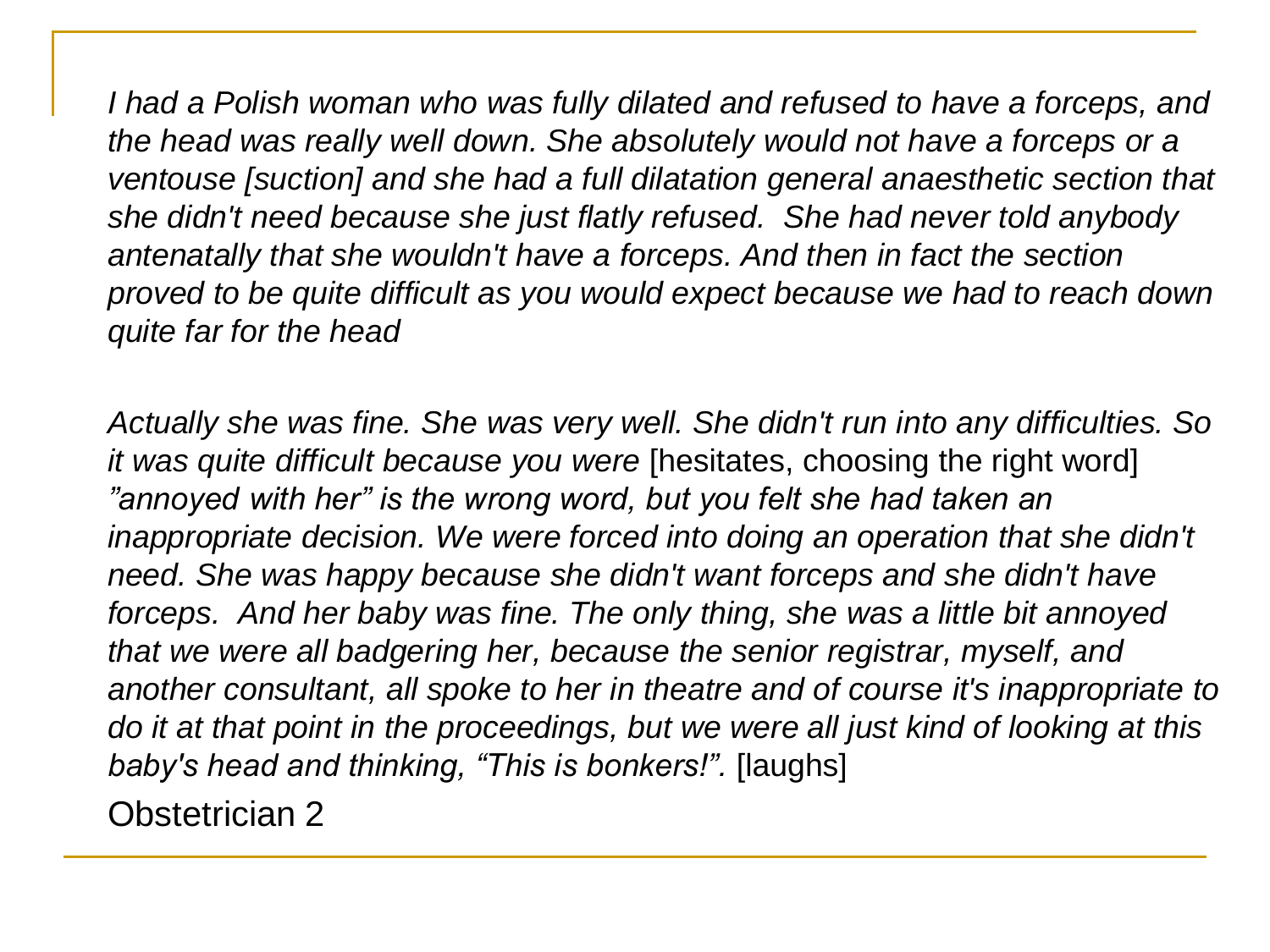# **Challenges to 'business as usual'**

- Medical expertise as a core 'certainty' clinicians brought to cross-cultural encounters was undercut
- Polish professional expertise harnessed for this: contested evidence by professionals by whom women were more 'known'.
- Unease at undermining colleagues elsewhere:
	- goes against the professional grain
	- bad for patient confidence and care
	- □ Cultural competence only one amongst a range of everyday imperatives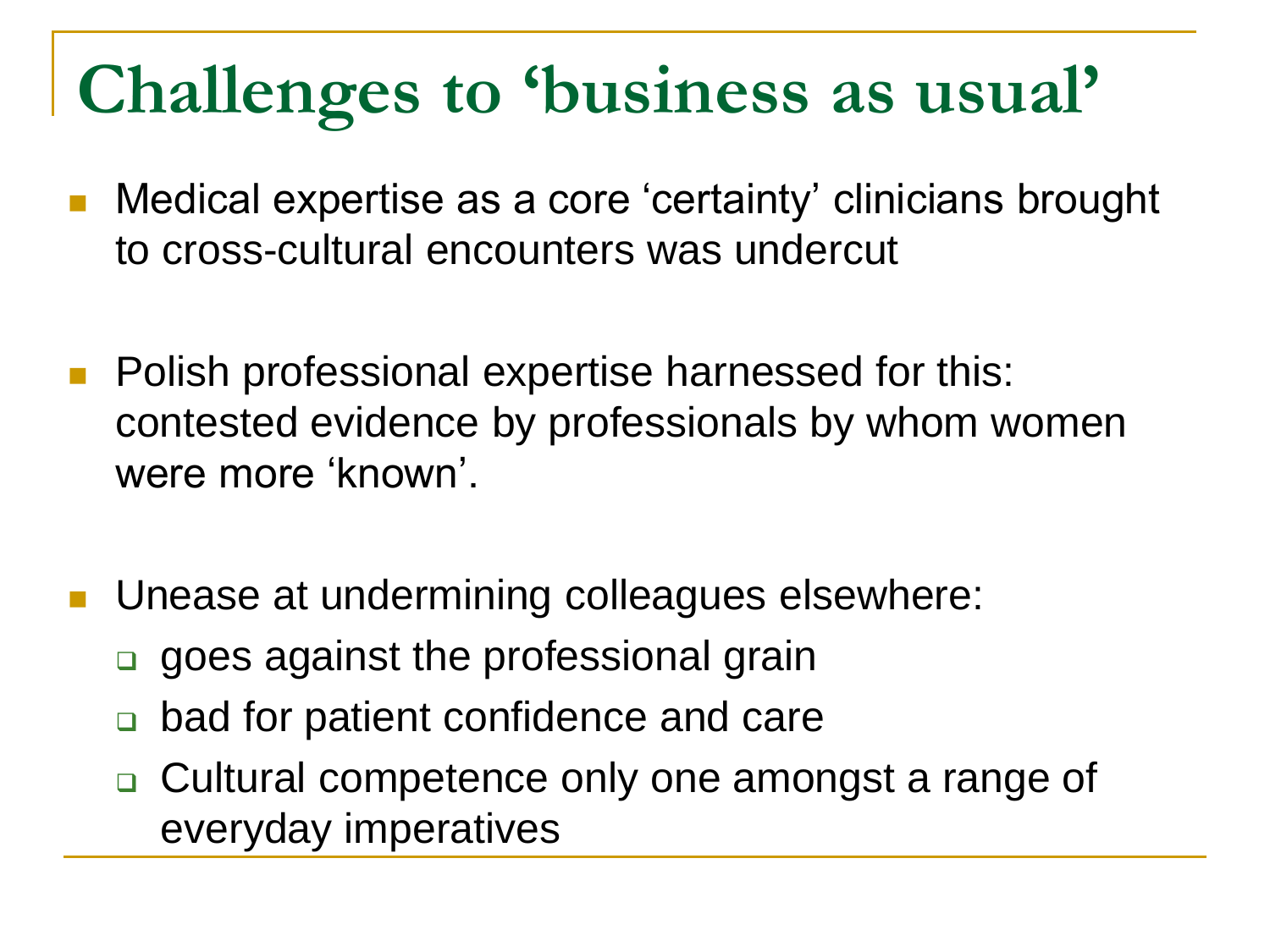### **Shadowy counterparts in Poland**

*… but that's what it is or I've known people go home and have scans or consults and then come back and go "… but my doctor says this…" and it's like ".. well I can see their viewpoint, but that's not what our feeling is about that" and when we look at the evidence, that's not what we think is the best for you and …. and that can be quite difficult.*

Community Midwife 4

*maybe it is because they're in sort of two different systems but you feel that its just sub-optimal you know, because you kind of maybe I … I'm doing what somebody said or giving a different slant on what somebody has been told before or so that's …* Obstetrician 4

*She's been given advice by someone who is equally as expert as me ..* Obstetrician 1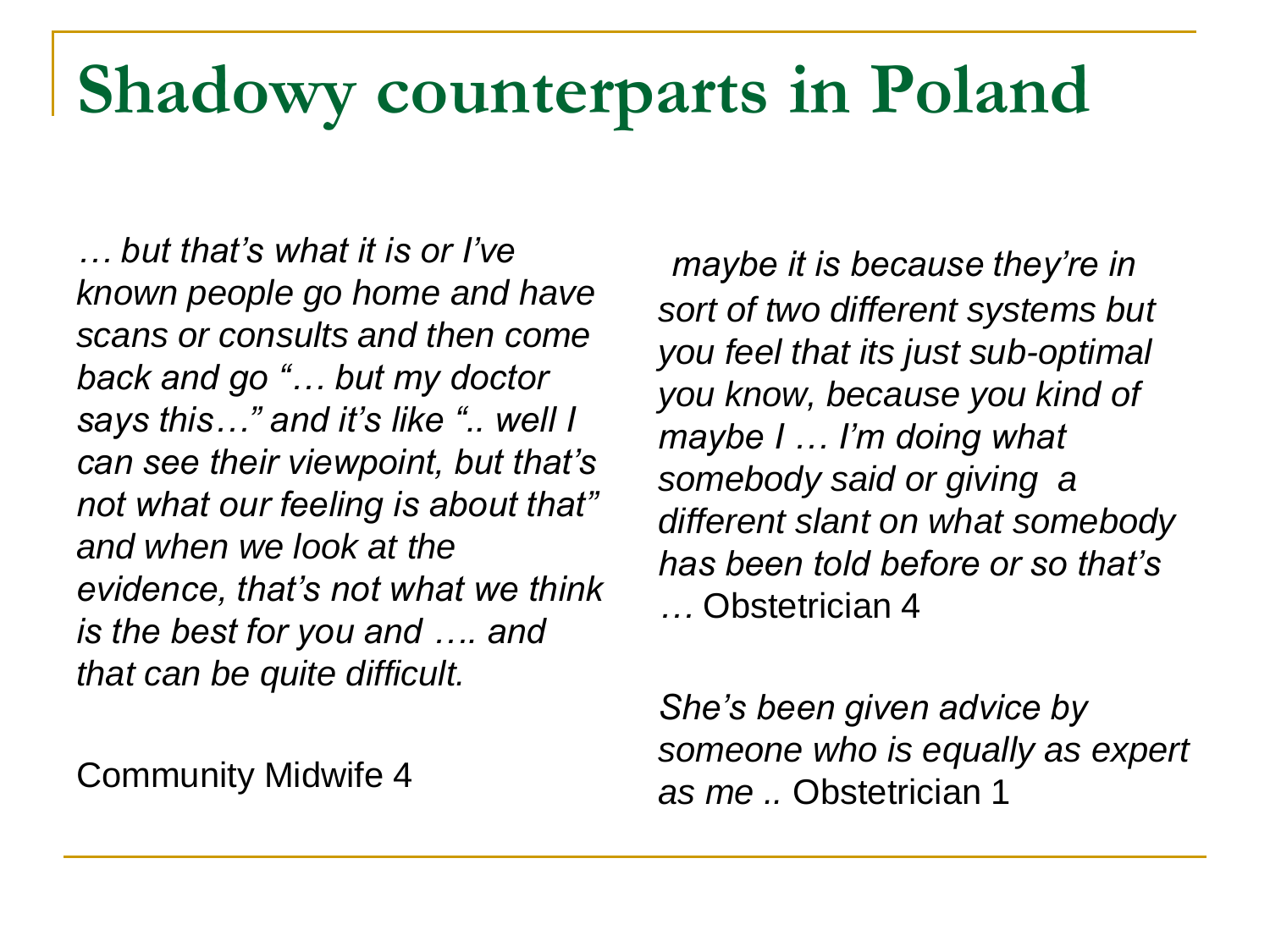### **Context-dependent**

*it's difficult to get the balance right …I'm always kind of conscious that given the research advice that I would tell them about it, but you you've got to respect cultural diversity as well, and if these families are going to go back to Poland and that that's the way that they choose to bring their children up it's kind of getting it right, so that you're not offending..and not sort of trying to impose*

*You're treading a fine line because you obviously want to work with the client. You're not wanting to dictate at all* Health Visitor 4

Health Visitor 1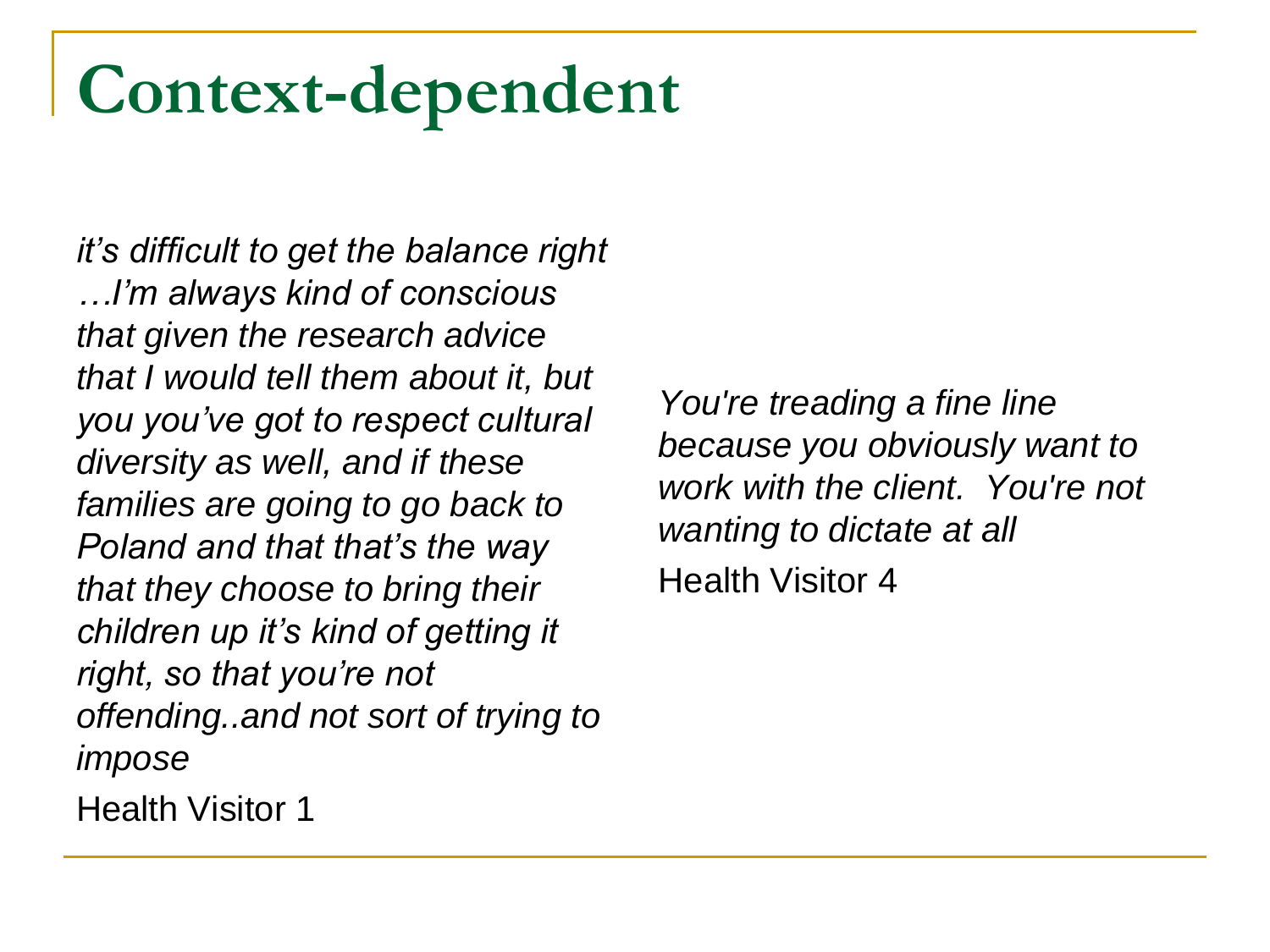# **New sites of stigma?**

- 'Over-consumption' of scarce resources and regulation at 'street level'
- **Population-specific** stigma?
- Disrupting expertise and trust

*I brought* [test results] *with me, but my midwife asked me in ironic way if I was under care here, or there. So I took it as very unpleasant comment. She had a problem, she was thinking that I was checking her. .. I didn't expect that they would use* [the results]. *We have different units, slightly different norms and so on. But the fact that she treated me in this ironic way asking where I was seeking help, and did I trust them .. That was just very unpleasant.* 

Polish respondent 5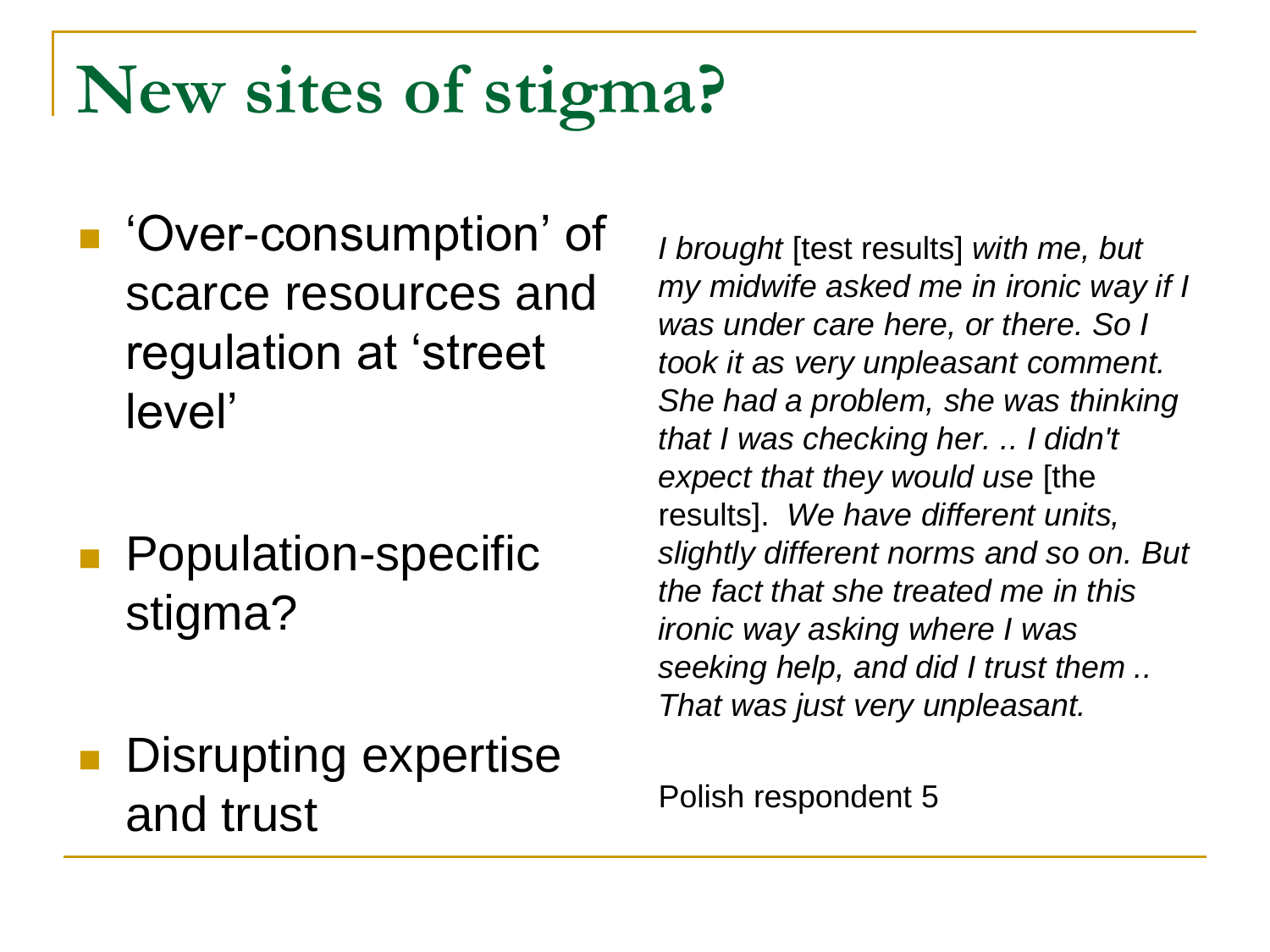### **Conclusions**

- **Positives overlooked**
- Counting experiences of biomedicine into migrant patients' therapeutic landscapes
- Drawing on sociological/anthropological perspectives which recognise:
	- biomedical practices and knowledge as locally varied
	- **□** lay perspectives as increasingly medicalised findings extend beyond this population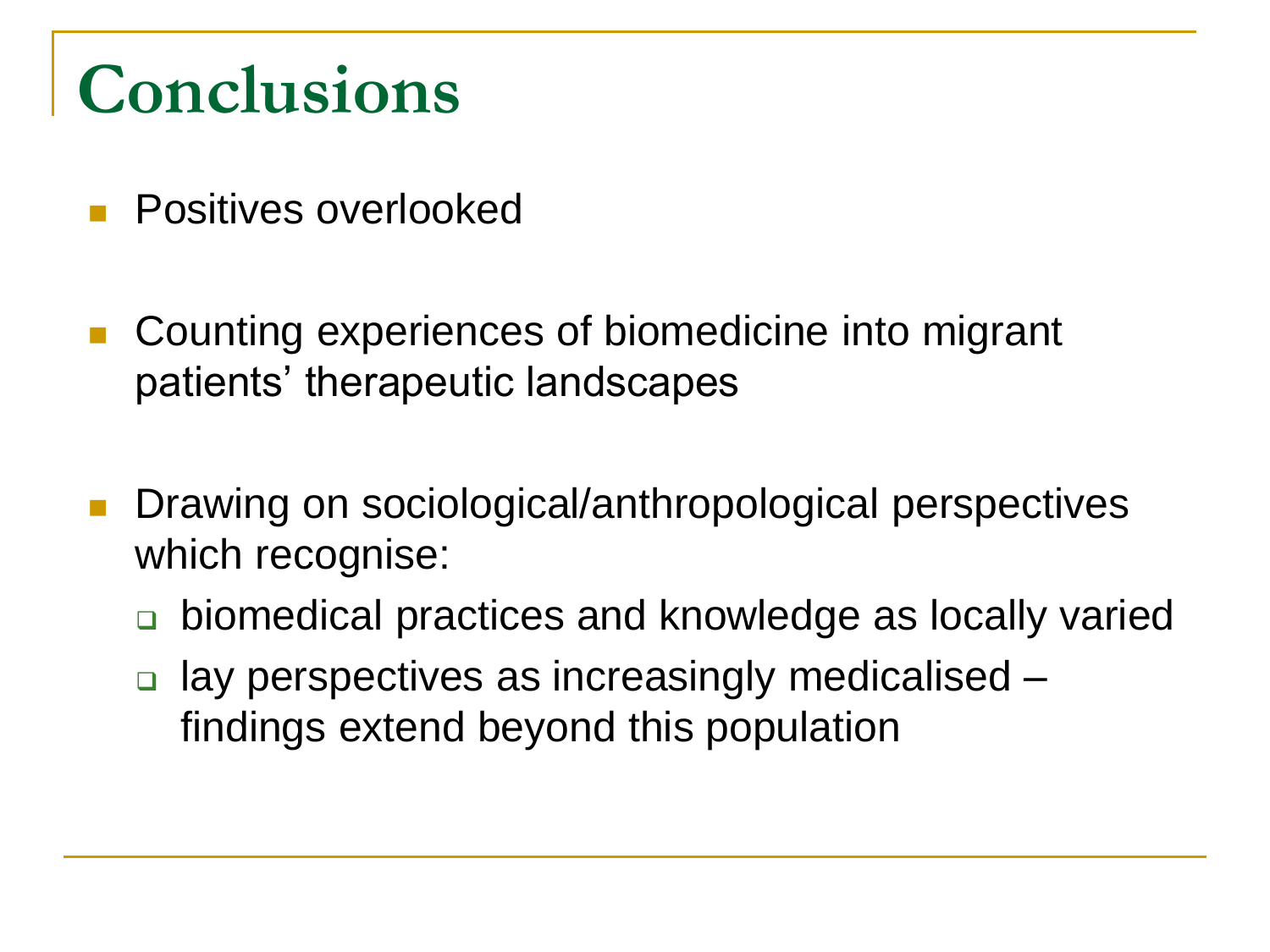### **Conclusions …**

- **No easy solutions but counting biomedical** pluralism into eliciting explanatory models might help
- **Undergraduate and postgraduate teaching which** foreground uncertainty and 'messiness': bioethics teaching as a model
- **Explore implications for other settings,** specialisms and migrant groups